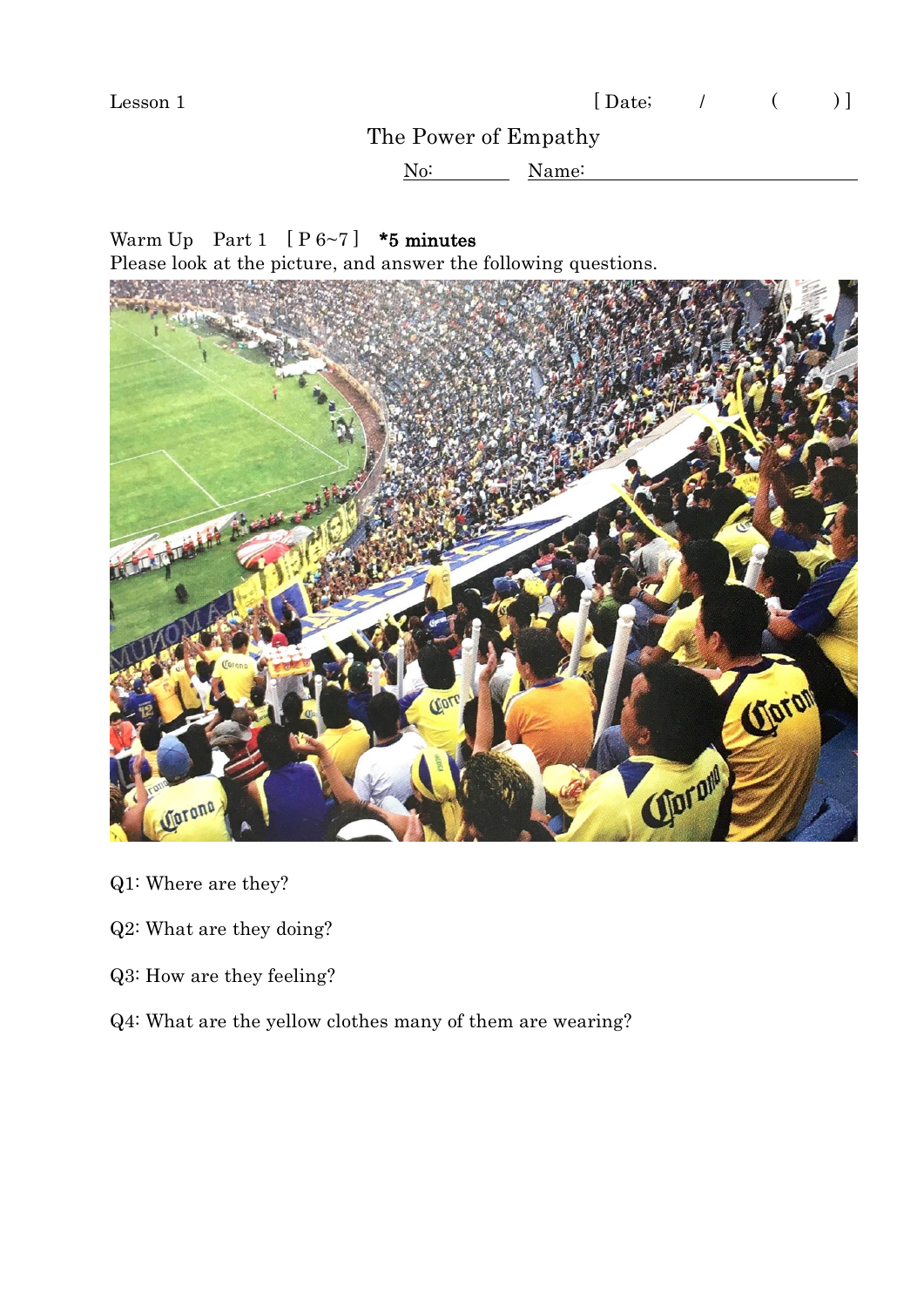## The Power of Empathy

No: Name:

[A] Comprehension Part 1 [P6~7]

( 1 ) Listen to Part 1 and choose T or F for each of the following statements.

1. Many people enjoy going to a stadium to watch sports because they can relax.  $($ 

2. It is more exciting for us to cheer with other fans than to cheer by ourselves.  $($ )

3. We sometimes have misunderstandings and conflicts in communication. ()

4. We have communication problems because of our similar backgrounds.  $($ 

5. We should not stop trying even if we have communication difficulties.  $($ 

( 2 )Listen to the same part again and answer the next questions in English.

Q1: Why do people enjoy going to a stadium to watch sports?

Q2: What causes misunderstandings or conflicts in communication?